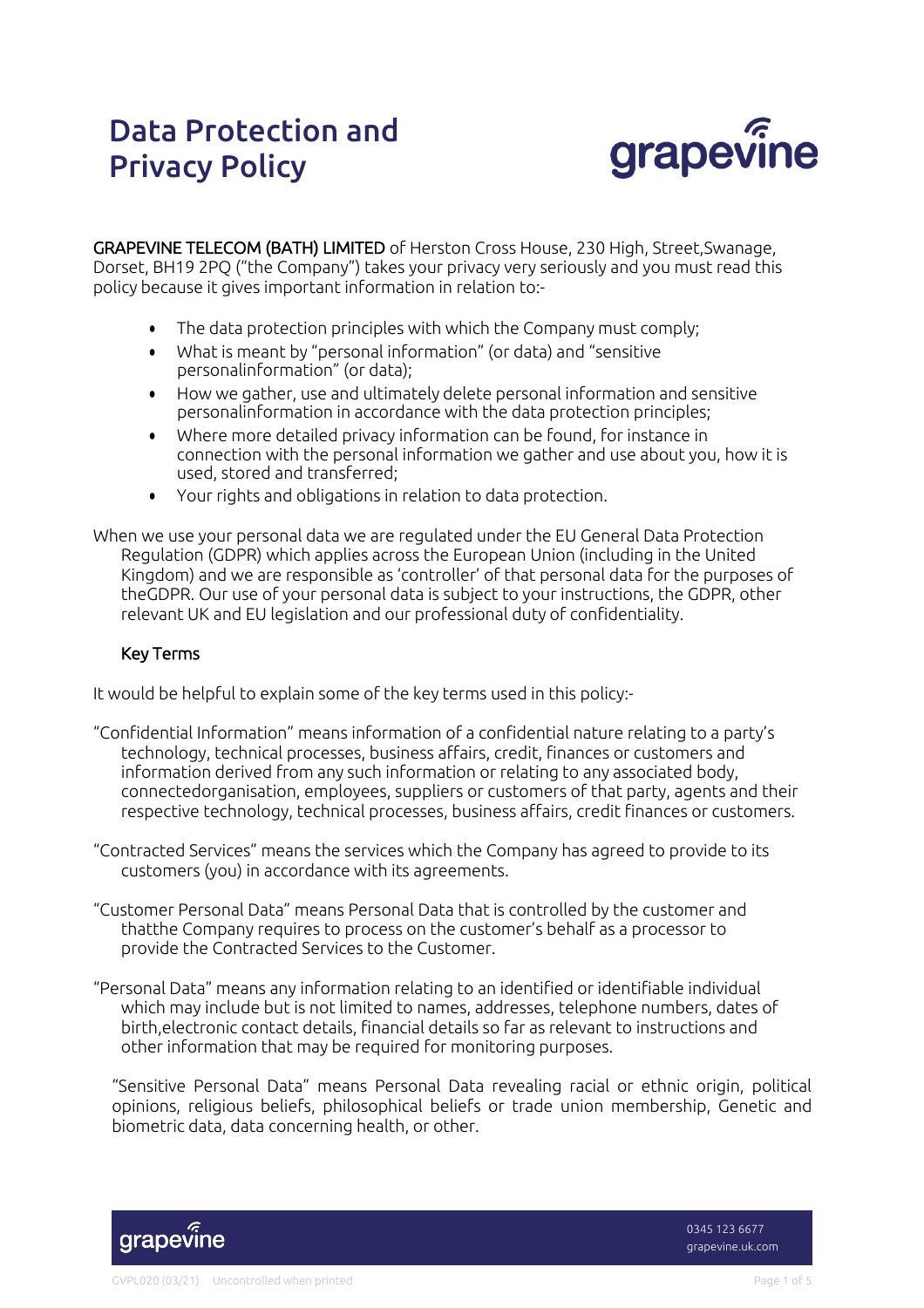## 1. Introduction

- 1.1 The Company, obtains, keeps and uses personal information (also referred to asData) relating to customers and known as the Customer Personal Data and the Company may process the Customer Personal Data in order to provide the Contracted Services under its agreements.
- 1.2 The Company may use, manage, access, transfer or hold the Customer Personal Dataon a number of systems, networks and facilities (including databases and servers) within the UK and worldwide, to provide the Contracted Services. The systems which the Company currently has in place for such purposes are set out at Schedule 1 and which can be requested from the Company's registered offices.
- 1.3 The Company may transfer the Customer Personal Data worldwide to the extent necessary to permit the Company to fulfil its obligations under the Contracted Services and the customers authorise the Company to perform the transfers to provide the Contracted Services on the basis that the Company will adhere to all relevant Data Protection legislation which is in force and binding in respect of anytransfers and the regulations applicable to any network providers, organisations orother agencies upon which the Company relies as necessary.
- 1.4 The Company may act as both the Data Controller and Data Processor where appropriate to perform the Contracted Services and as such is responsible for andcontrols the processing of the Customer Personal Data.
	- 2. Purposes
- 2.1 Where the Company is required to act as a Data Controller, the Company may collect, process, use or share Customer Personal Data with any of the Company's agents, affiliates and contractors whom for such purposes would be acting as processors in accordance with the meaning given in the GDPR within (or as the casemay be) outside the UK to the country of origin in order to administer, track and fulfil orders for Contracted Services, to perform the Contracted Services, to manage, track and resolve any incidents with the Contracted Services, to administer access to online portals including websites in connection with the Contracted Services, to respond to general and/or more specific enquiries relating to the Contracted Services and any issues/disputes, to maintain and protect the security of the Company's systemsand the Contracted Services and to comply with the Company's legal and regulatory obligations including GDPR.
- 2.2. Where the Company acts as a Data Processor, the Company will use Customer Personal Data to provide Contracted Services to the Customer and which will includeany steps requested by customers prior to entering into a formal agreement and to process the Customer Personal Data as follows:-
	- 2.2.1 In accordance with the customer's instructions or as required by the Companyto comply with its legal and regulatory obligations as necessary or as may reasonably by required to perform the Contracted Services.
	- 2.2.2 To implement both technical and organisational security measures that are appropriate to the risk represented by the processing and nature of the

grapevine

0345 123 6677 grapevine.uk.com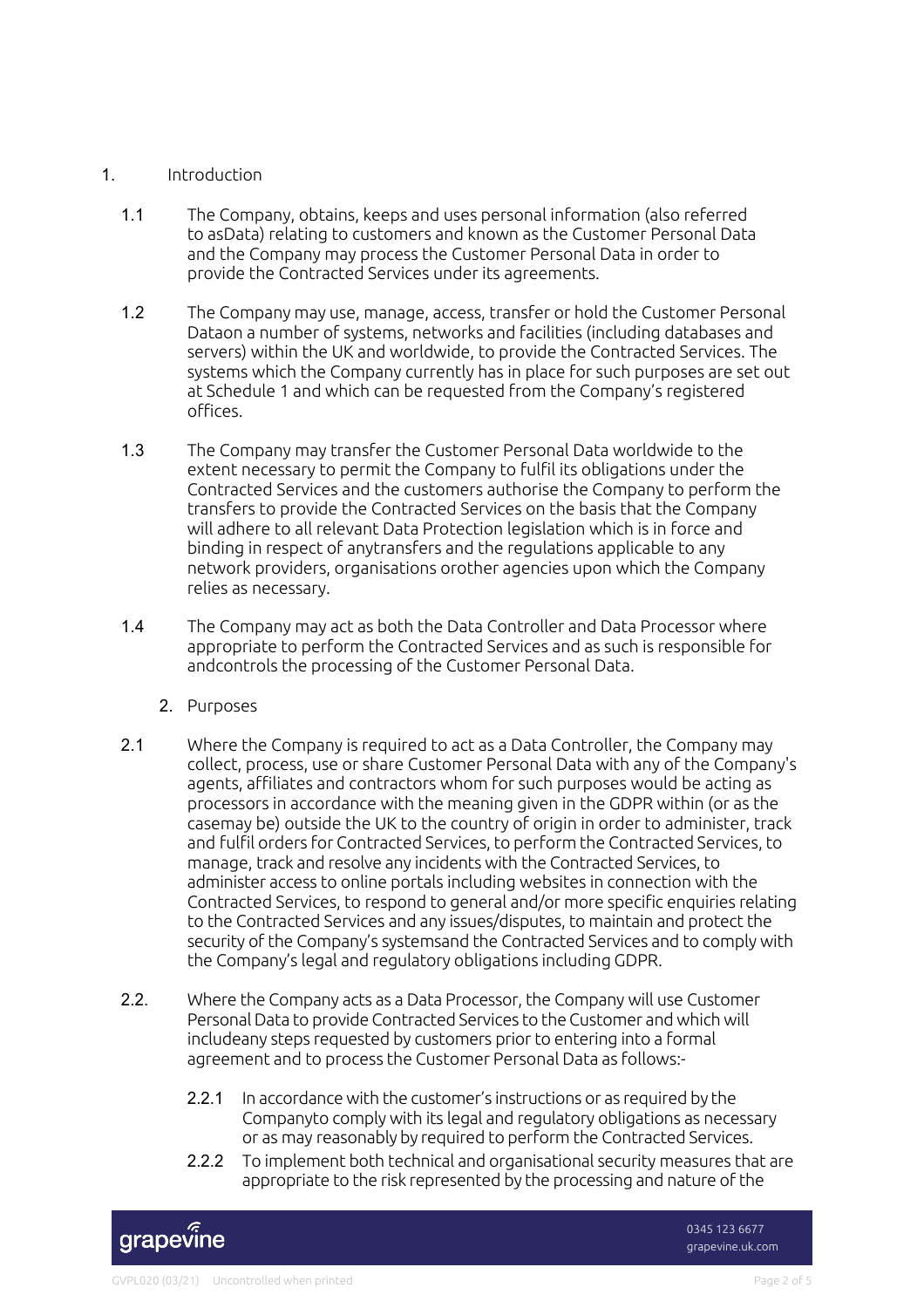CustomerPersonal Data which is processed and to protect the Customer Personal Data against a data breach. This will additionally involve assessing the present technical security and organisational procedures in place to see if they meet the customer's security needs and which are set out at Schedule 2 and which can be requested from the Company's registered offices.

- 2.2.3 The Company also has procedures in place to deal with any suspected data security breach and where there may be a data security breach, the Company will notify the customer and any applicable regulator of the suspected data security breach where legally required to do so and will notify the customer andthe applicable regulator of an actual data security breach.
- 2.2.4 The Company intends to use processors who will assist the Company and customers in compliance with all applicable, legal and regulatory compliance inconnection with GDPR, security and other regulations as necessary.
- 2.3 The Company will additionally process Customer Personal Data to conduct checks toidentify the Company's customers and verify their identity for prevention and detection, screening for financial and other sanctions or embargoes, other processingnecessary to comply with professional, legal and regulatory obligations that apply to the Company's business and to comply with the Company's legal and regulatory obligations.
- 2.4 The Company may process the Customer Personal Data in order to gather and provideinformation required by or relating to audits, enquiries or investigations by regulatory bodies.
- 2.5 The Company may process Customer Personal Data for operational reasons such asefficiency, training, quality control and the purposes of administration to improve services.
- 2.6 The Company may process Customer Personal Data to ensure the confidentiality ofcommercially sensitive information.
- 2.7 The Company may process Customer Personal Data forthe purposes of statisticalanalysis to help the Company manage its business including but not limited to its financial performance, customer base, work type, marketing or other efficiency measures.
- 2.8 The Company may process Customer Personal Data to prevent unauthorised access andmodifications to systems and to update and enhance customer records.
- 2.9 The Company may use Customer Personal Data for billing purposes and other orderfulfilments. The Company may additionally disclose Customer Personal Data to mobile networks with whom the Company partners for billing purposes only.
- 2.10 The Company may process Customer Personal Data for the purposes of marketing andto notify customers of any changes to the Company's business, services it provides or website, which may affect that customer.
- 2.11 The Company may disclose Customer Personal Data to any law enforcement

grapevine

0345 123 6677 grapevine.uk.com

#### GVPL020 (03/21) Uncontrolled when printed example 2 of 5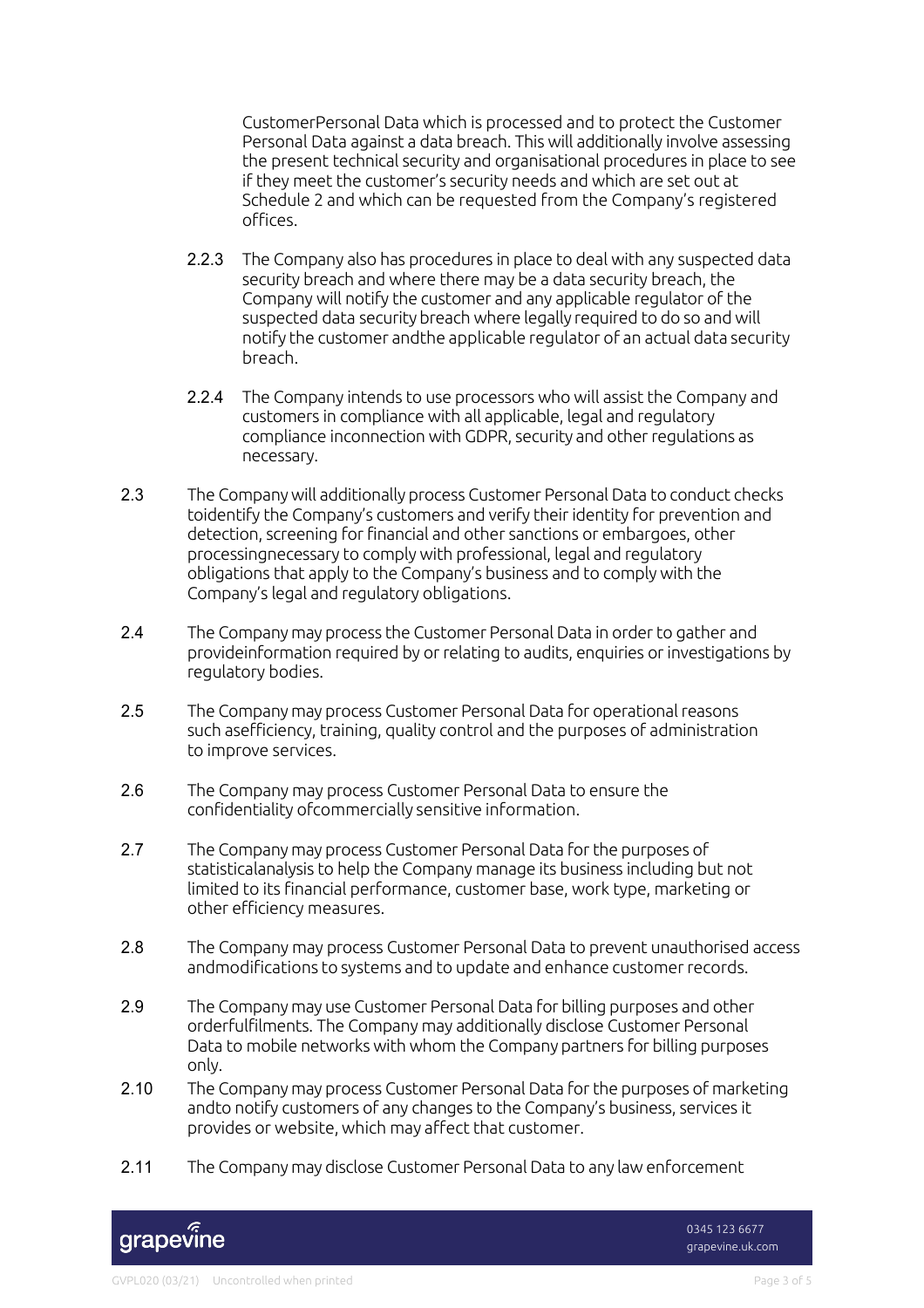agenciesin connection with any investigations to help prevent or detect unlawful activity and any credit reference checks via external credit reference agencies in terms of credit control.

2.12 The Company will not process Sensitive Personal Data without documented consent tobe provided by the Customer.

### 3. Data Retention

- 3.1 The Company will retain Customer Personal Data for the period necessary to perform the Contracted Services and will only retain the Customer Personal Data for longer than completion of the Contracted Services, to enable the Company to respond to any questions, complaints or claims made by the Customer or on behalf of the Customer, todemonstrate that the Company has treated the Customer fairly or to keep records as required by the law.
- 3.2 The Company will delete or anonymise the Customer Personal Data when it is nolonger necessary to retain it subject to 3.3 below.
- 3.3 The Company will remove the Customer Personal Data that it holds on a formal notification being made by the authorised contact of the Customer to the Company.Please contact the Company's Data Protection Officer who is Mr Edward Lewis at Grapevine,19-25 Nuffield Rd, Poole, Dorset, BH17 0RU and provide proof of identity and address.
- 4. Customer Rights
	- 4.1 On written notification to the Company,the Customeris entitled to be provided with:
		- a. A copy of the Customer Personal Data in the Company's possession relating tothe relevant customer.
		- b. Correction of any mistakes that the Company may hold in terms of CustomerPersonal Data.
		- c. The right to restrict the Company to process Customer Personal Data in certaincircumstances for example, where the accuracy of data is being contested.
		- d. The right to receive the Customer Personal Data that the customer provided tothe Company in a structured, commonly used and machinereadable format and/or transmit that data to a third party in certain situations.
		- e. The right to object at any time to the Customer Personal Data being processedfor direct marketing (including profiling) and in certain other situations for theCompany's continued processing of Customer Personal Data.